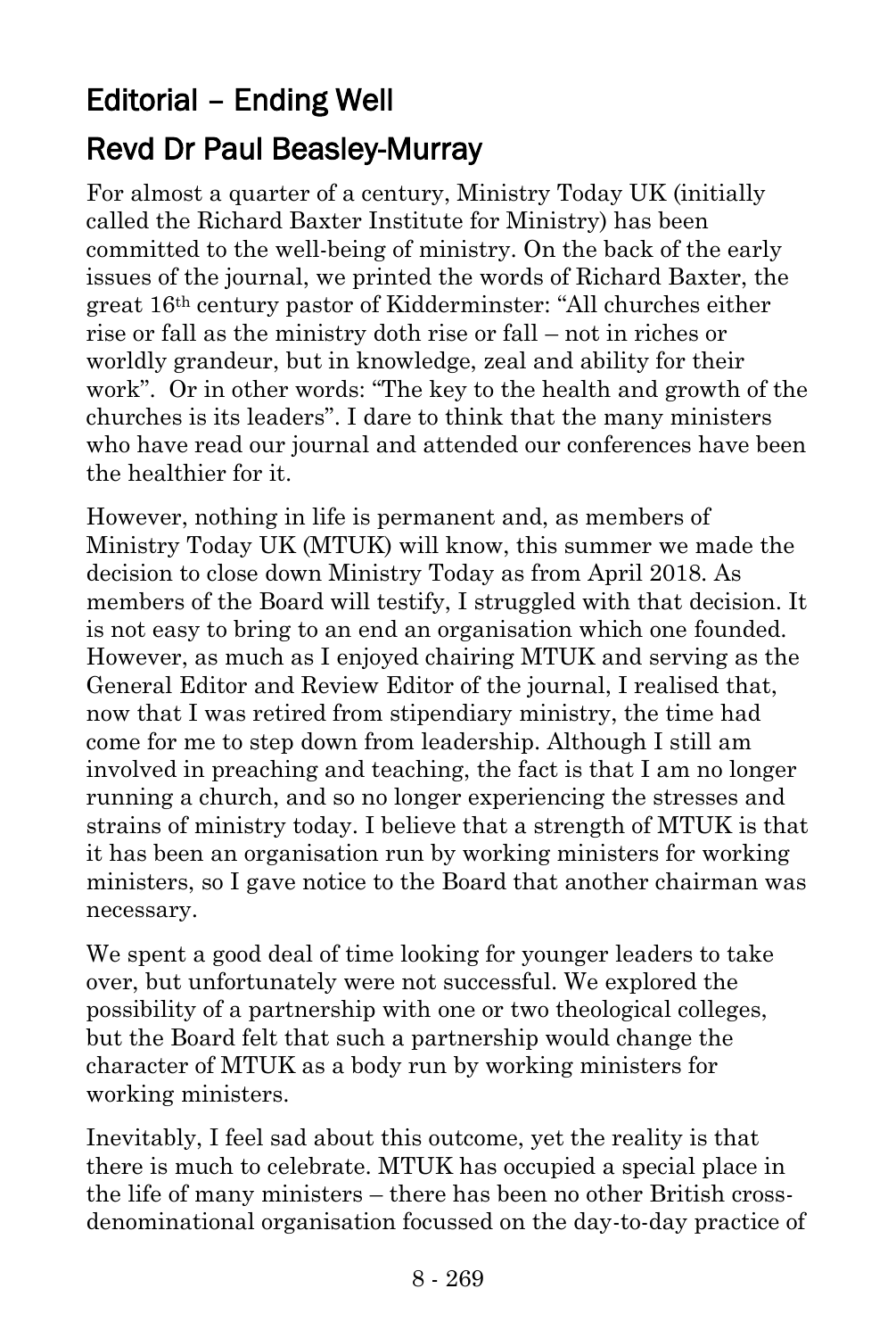ministry. Over the years, I certainly have been blessed by the insights of others from traditions not my own.

The good news, however, is that, even with the closure of MTUK, the journal will continue to bless ministers for a good number of years to come. As a Board, we have decided to leave a permanent legacy by republishing all 520 articles from the 72 issues of *Ministry Today*. Entitled *Ministry Today UK 1994-2018*, we will deposit sets of the eight hard-backed volumes in all six British copyright libraries, and are expecting that sets will be bought by many theological colleges.

We keen too that working ministers will be able to afford to buy the legacy volumes. Therefore, from our own funds as well as from help elsewhere, we have been able to make a substantial subsidy to publishing costs, with the result that orders received by the end of November 2017 will be priced at only £48 (plus £10 postage for UK residents) for a set of eight hard-backed volumes. Orders received after 30 November 2017 will be charged in the region of £95.

Topics covered are amazingly wide-ranging and include: leading a building project; a call to excellence; abuse in the church; adolescence, popular culture and the church; appraisals; all-age worship; the art of preaching; building visions; care for the dying and the living; care for those struggling with terminal illness; blogging; celebrating families; cathedrals and growth; Celtic spirituality; chaplaincy; children and communion; children in the church; Christian grandparenting; chronic illness and the church; church design; church growth; competency; creating a learning community; creating safe community; Damascus or Emmaus; depression; developing a health cell movement; digital faith; dreaming dreams; ending and beginning well; fishing nets or safety nets; forgiveness and faith; disability; finding holy ground in dull terrain; forty days of purpose; funeral of a baby; gathering a harvest of righteousness; funerals are not always celebrations; goal setting; God gave rock'n roll to you; grave inscriptions; growing old; helping large congregations to stop the right; home groups; imagination and fun; immortal longings; inviting a response; is Allah God? Jubilee ethics; keeping sermons fresh; lay ministry; leadership; leadership in the Book of Esther; lessons in leadership failure; liberation theology and the local church; losing a staff member; lost souls – who we do think we are?; loving God and